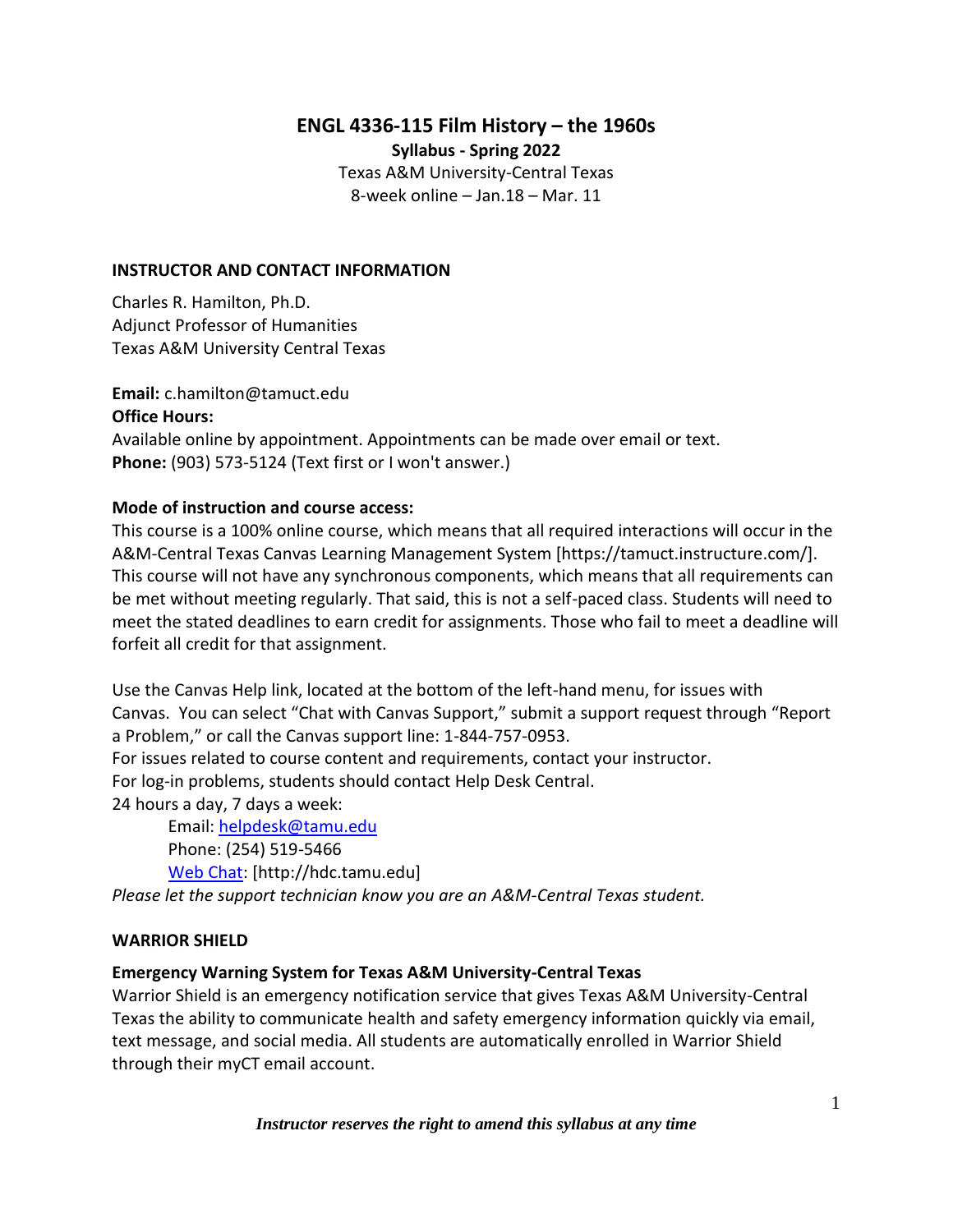Connect to Warrior Shield to change where you receive your alerts or to opt out. By staying enrolled in Warrior Shield, university officials can quickly pass on safety-related information, regardless of your location.

### **COURSE INFORMATION**

### **Course Overview and description**

### **ENGL 4336. Film History. 3 Credit Hours.**

This course examines the historical development of film as an industry and major modern art form. Attention given to important movements, periods, and nationalities. Prerequisite(s): ENGL [1301.](http://catalog.tamuct.edu/search/?P=ENGL%201301)

#### **Course Objectives Student Learning Outcomes**

Students who successfully complete this course will be able to:

- Define and discuss cinematic techniques of narrative and style
- Utilize the concepts of cinematic narrative and style to produce informed descriptions of the film era
- Situate films within the time period, technological, industrial, and economic concerns in which they exist
- Demonstrate an ability to assign form (the final shape of film) rather than simply receive it
- Criticize the cultural ideologies at work within a film
- Relate a film to the narrative strategies used in Hollywood films of the period
- Compose a descriptive analysis of the stylistic choices made in a film

# **Required Reading and Textbook**

Course Required Text: *Searching For New Frontiers: Hollywood Films in the 1960s*. Rick Worland, 2018, John Wiley & Sons, Inc. New Jersey. ISBN 13: 9781405192989. For this course, you will work on a sequence of reading, viewing, and writing tasks each week that will lead to a final policy research paper on a specific focus choice you have developed throughout the course.

# **COURSE REQUIREMENTS**

This course also makes use of a text and a number of full-length films and film clips. Links to these can be found in the pages section on our class homepage. Please regard each of these materials as an important part of your class research for discussion and written responses.

### **Course Requirements:**

This course has five gradable categories of assignments:

Discussion Assignments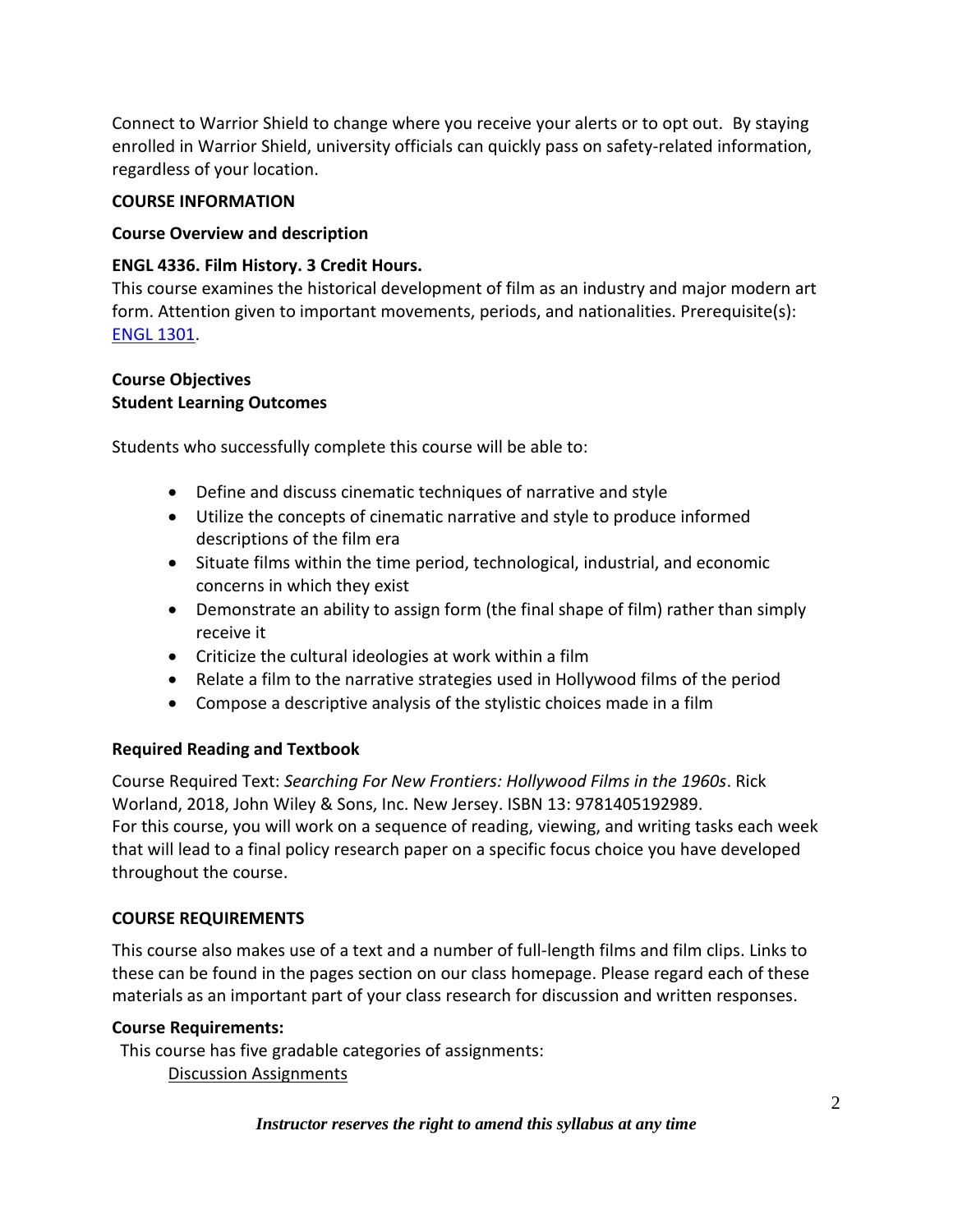The definition assignment offers you the opportunity to prepare a very specific type of academic paragraph over one of twenty key concepts discussed in an assigned chapter. Specifics for this assignment are in the assignment overview in Canvas. Each presentation is worth up to five points. We have seven definition assignments, one for units two-seven, which means that the definition assignment can contribute up to 35 points toward your final point total.

### Original Responses

Original Responses offer you the opportunity to connect the ideas in the reading to a specific moment in film. Specifics for this assignment are in the assignment overview in Canvas. Each original response is worth ten points. We have five original responses, one for units one, two, and four through seven, which means that original responses can contribute up to 50 points toward your final point total.

#### Final Summative Essay

The first essay offers you the opportunity to measure your film (anything released between 1960 and 1970) against the societal, political, religious, and cultural characteristics of classic Hollywood narratives during the 1960s. The emphasis of this assignment is to measure a film against these characteristics rather than to just compare and contrast traits. Few films fully align or fully depart from these traits. Most films follow these traits in degrees and depart from them in similar fashion. Your job on the Final Essay is to discuss these consistencies and departures in the film of your choice.

Specific guidelines for this assignment are provided in the assignment tab in CANVAS. There is also a link to this assignment in the third unit, the unit in which this assignment is due. You will submit your assignment in the way you submit your short and original responses. The First Short Essay is worth up to 15 points.

#### **Grading Criteria Rubric and Conversion**

This is a Writing Instructive (WI) course so writing will be an integral part of my instruction and our interactions. Writing will also be a fundamental way that I measure student mastery of course content. WI means that you will have several opportunities to work on improving your writing skills. In many cases, revisions will be accepted for quality & grade improvement.

#### **Grading Rubric**

Final Grades will be calculated using the following rubric:

| 5 points |
|----------|
| 5 points |
| 5 points |
| 5 points |
| 5 points |
| 5 points |
|          |

*Instructor reserves the right to amend this syllabus at any time*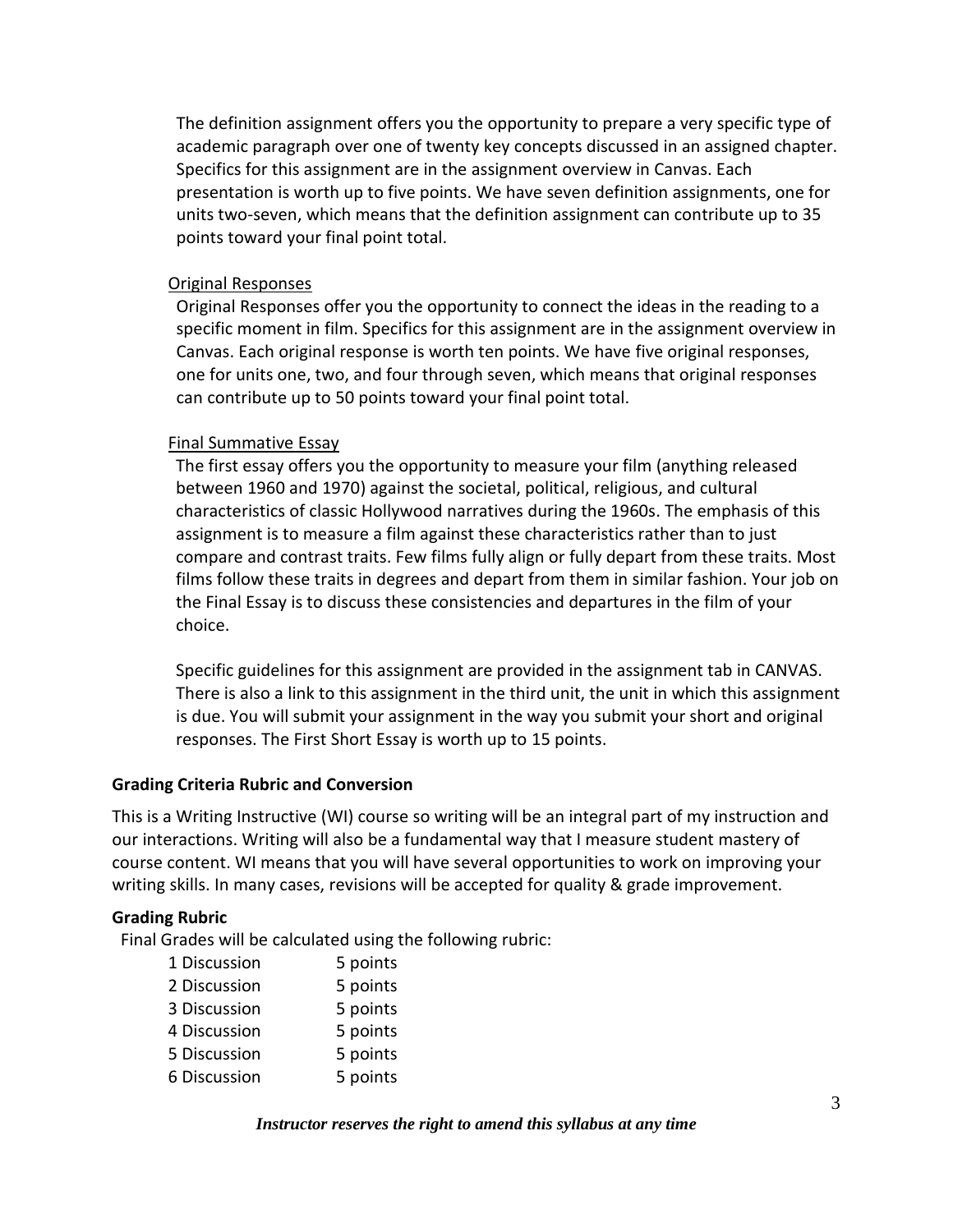| 7 Discussion               | 5 points  |
|----------------------------|-----------|
| 1 Original Response        | 10 points |
| 2 Original Response        | 10 points |
| 3 Original Response        | 10 points |
| 4 Original Response        | 10 points |
| 5 Original Response        | 10 points |
| <b>Final Essay</b>         | 15 Points |
| 100 points<br><b>TOTAL</b> |           |

The distribution of final grades is as follows:

- 90 100 cumulative points earns an A
- 80 89 cumulative points earns a B
- 70 79 cumulative points earns a C
- 60 69 cumulative points earns a D
- 0 59 cumulative points equals an F

# **Posting of Grades**

Students will be able to track their grades throughout the semester using the gradebook in CANVAS

# **Grading Policies**

# **Late Work**

This course does not normally accept late work. A zero will be recorded for any assignment that is missed. However, there are exceptions that may be made for specific situations. My "Late Submission Policy" is posted below.

# **Late Assignment Submissions Policy**

# **Discussion Board Posts**

Students must submit **initial discussion board postings** by Thursday at midnight during the week indicated in the assignment schedule. A minimum of two response posts are required each week and must be posted by Sunday at midnight. Discussion board submissions will not be accepted for credit after the deadline.

# **Written Assignments**

Students needing extra time may submit assignments, excluding discussion board postings, up to one week after the assignment due date. Students who submit work up to one week late will receive a penalty of 10 percent applied to the grade achieved on the late assignment regardless of the day of the week on which the work is submitted. Students who submit assignments more than one week late will receive a grade of zero on the assignment unless they have made prior arrangements with the instructor.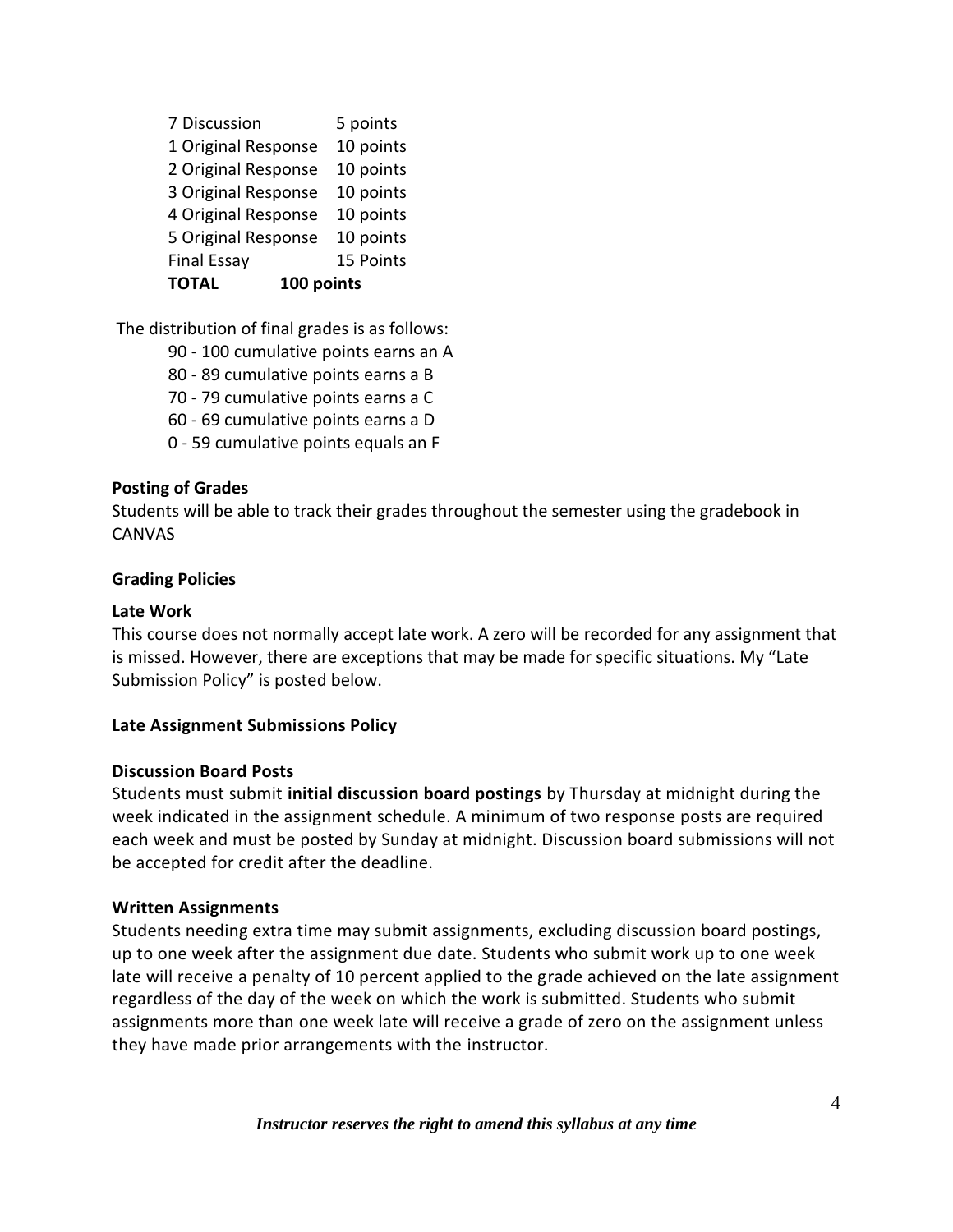### **Exceptions**

I will accept assignments more than one week late only if students have made prior arrangements with me and I agree to an extension. Students must meet the deadline agreed upon in advance with the instructor. Students who do not meet the agreed-upon deadline will receive a grade of zero on the assignment.

I will accept late work without prior arrangement only in the case of extenuating circumstances (such as hospitalization, childbirth, major accident, injury or bereavement). Students who suffer such a circumstance must notify me as soon as possible of the extenuating circumstance that prevented them from submitting work on time and determine a deadline for submitting the work. In these instances, I will waive the late penalty. Students who do not meet the arranged deadline will receive a grade of zero on the assignment.

### **Final Assignment**

Students must submit the final assignment no later than the last regular class day of the term. No assignments are accepted after the last class day of the term.

### **COURSE OUTLINE AND CALENDAR**

### **Complete Course Calendar - ENGL 4336**

**Week 1** – Readings – Text & articles/clips/films/YouTube - Discussions/Introductions/Random 1/18-23 Comments – Initial Post and two responses

**Week 2** - Readings – Text & articles/clips/films/YouTube - Discussions/Introductions/Random 1/24-30 Comments – Initial Post and two responses – Original Response

**Week 3** - Readings – Text & articles/clips/films/YouTube - Discussions/Introductions/Random 1/31-2/6 Comments – Initial Post and two responses – Original Response

**Week 4** - Readings – Text & articles/clips/films/YouTube - Discussions/Introductions/Random 2/7-13 Comments – Initial Post and two responses – Original Response

**Week 5** - Readings – Text & articles/clips/films/YouTube - Discussions/Introductions/Random 2/14-20 Comments – Initial Post and two responses – Original Response

**Week 6** - Readings – Text & articles/clips/films/YouTube - Discussions/Introductions/Random 2/21-27 Comments – Initial Post and two responses – Original Response

**Week 7** - Readings – Text & articles/clips/films/YouTube - Discussions/Introductions/Random 2/28-3/6 Comments – Initial Post and two responses

**Week 8** – Final Summative Essay & Final (ungraded) Post to Discussion Board 3/7-11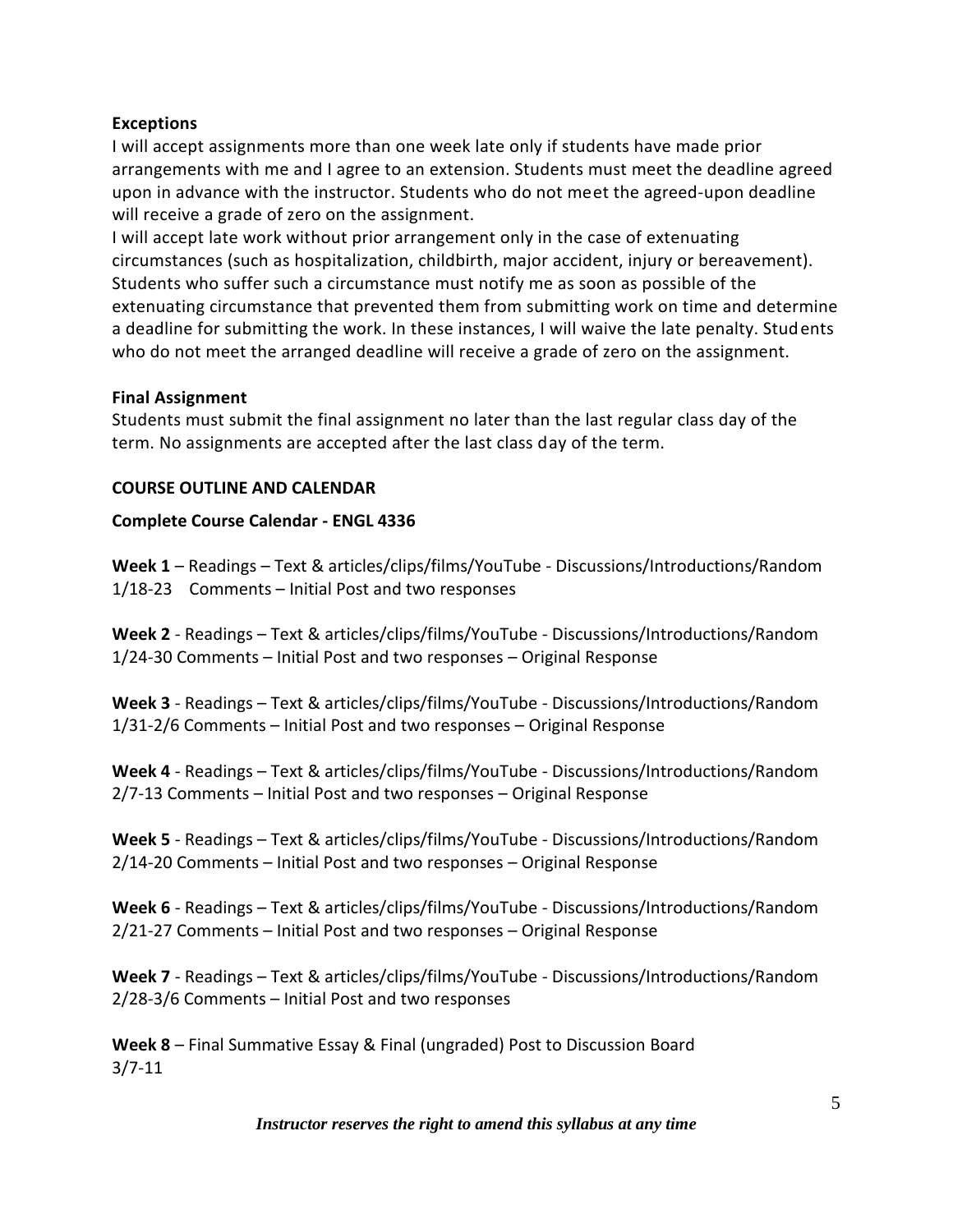### **Important University Dates**

*Important university dates from the current Academic Calendar, or share the link: https://www.tamuct.edu/registrar/academic-calendar.html*

#### **TECHNOLOGY REQUIREMENTS AND SUPPORT**

#### **Technology Requirements**

This course will use the A&M-Central Texas Instructure Canvas learning management system. **We strongly recommend the latest versions of Chrome or Firefox browsers. Canvas no longer supports any version of Internet Explorer.**

Logon to A&M-Central Texas Canvas [https://tamuct.instructure.com/] or access Canvas through the TAMUCT Online link in myCT [https://tamuct.onecampus.com/]. You will log in through our Microsoft portal.

Username: Your MyCT email address. Password: Your MyCT password

#### **Canvas Support**

Use the Canvas Help link, located at the bottom of the left-hand menu, for issues with Canvas. You can select "Chat with Canvas Support," submit a support request through "Report a Problem," or call the Canvas support line: 1-844-757-0953.

For issues related to course content and requirements, contact your instructor.

### **Other Technology Support**

For log-in problems, students should contact Help Desk Central, 24 hours a day, 7 days a week

Email: [helpdesk@tamu.edu](mailto:helpdesk@tamu.edu) Phone: (254) 519-5466 [Web Chat:](http://hdc.tamu.edu/) [http://hdc.tamu.edu] *Please let the support technician know you are an A&M-Central Texas student.*

### **UNIVERSITY RESOURCES, PROCEDURES, AND GUIDELINES**

#### **Drop Policy**

If you discover that you need to drop this class, you must complete the [Drop Request](https://dynamicforms.ngwebsolutions.com/casAuthentication.ashx?InstID=eaed95b9-f2be-45f3-a37d-46928168bc10&targetUrl=https%3A%2F%2Fdynamicforms.ngwebsolutions.com%2FSubmit%2FForm%2FStart%2F53b8369e-0502-4f36-be43-f02a4202f612) Dynamic Form through Warrior Web.

[https://dynamicforms.ngwebsolutions.com/casAuthentication.ashx?InstID=eaed95b9-f2be-45f3-a37d-

46928168bc10&targetUrl=https%3A%2F%2Fdynamicforms.ngwebsolutions.com%2FSubmit%2F Form%2FStart%2F53b8369e-0502-4f36-be43-f02a4202f612].

Faculty cannot drop students; this is always the responsibility of the student. The Registrar's Office will provide a deadline on the Academic Calendar for which the form must be completed.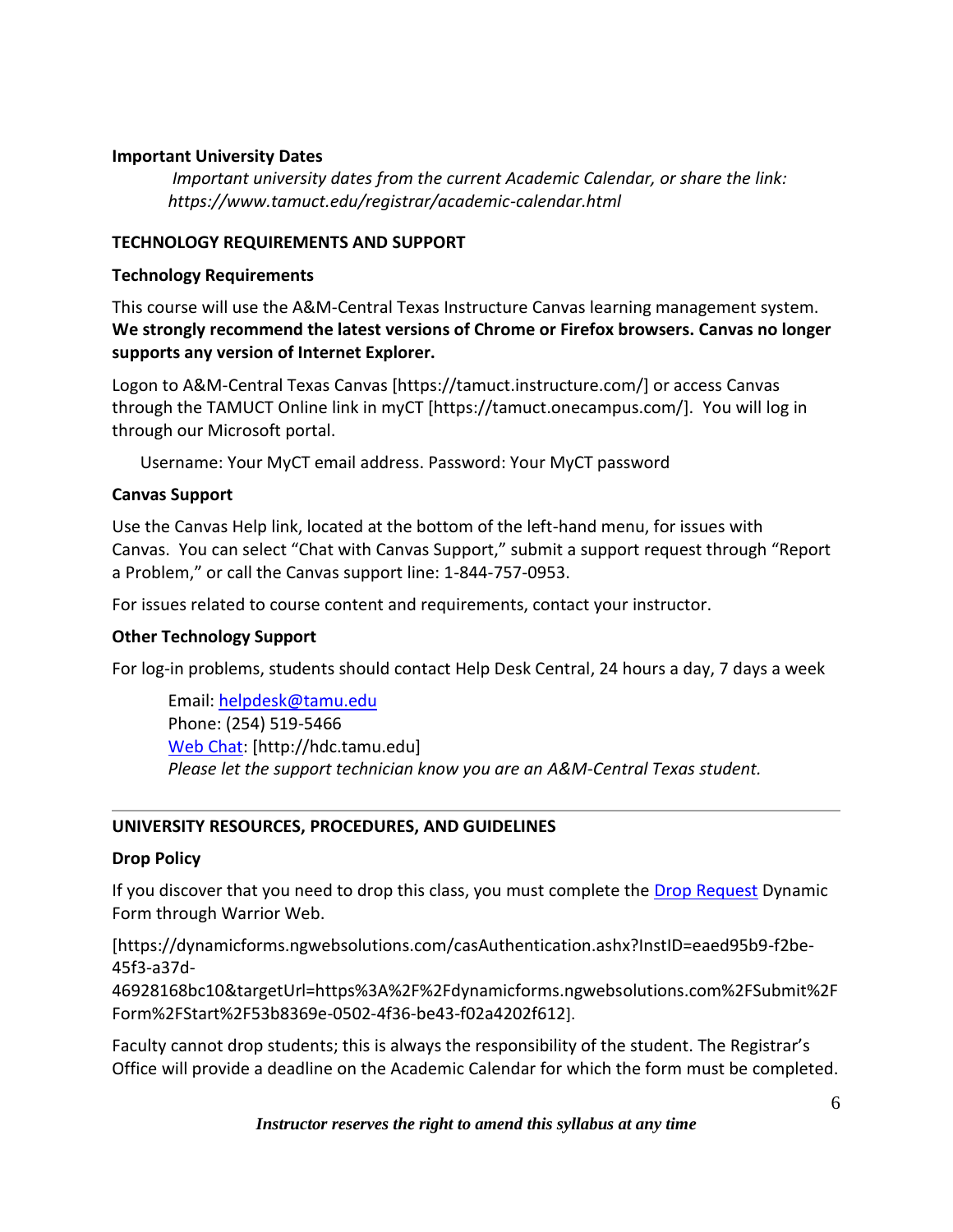Once you submit the completed form to the Registrar's Office, you must go into Warrior Web and confirm that you are no longer enrolled. If you still show as enrolled, FOLLOW-UP with the Registrar's Office immediately. You are to attend class until the procedure is complete to avoid penalty for absence. Should you miss the drop deadline or fail to follow the procedure, you will receive an F in the course, which may affect your financial aid and/or VA educational benefits.

# **Academic Integrity**

Texas A&M University-Central Texas values the integrity of the academic enterprise and strives for the highest standards of academic conduct. A&M-Central Texas expects its students, faculty, and staff to support the adherence to high standards of personal and scholarly conduct to preserve the honor and integrity of the creative community. Any deviation by students from this expectation may result in a failing grade for the assignment and potentially a failing grade for the course. All academic misconduct concerns will be referred to the Office of Student Conduct. When in doubt on collaboration, citation, or any issue, please contact your instructor before taking a course of action.

For more [information](https://nam04.safelinks.protection.outlook.com/?url=https%3A%2F%2Fwww.tamuct.edu%2Fstudent-affairs%2Fstudent-conduct.html&data=04%7C01%7Clisa.bunkowski%40tamuct.edu%7Ccfb6e486f24745f53e1a08d910055cb2%7C9eed4e3000f744849ff193ad8005acec%7C0%7C0%7C637558437485252160%7CUnknown%7CTWFpbGZsb3d8eyJWIjoiMC4wLjAwMDAiLCJQIjoiV2luMzIiLCJBTiI6Ik1haWwiLCJXVCI6Mn0%3D%7C1000&sdata=yjftDEVHvLX%2FhM%2FcFU0B99krV1RgEWR%2BJ%2BhvtoR6TYk%3D&reserved=0) regarding the Student Conduct process, [https://www.tamuct.edu/student-affairs/student-conduct.html].

If you know of potential honor violations by other students, you may [submit](https://nam04.safelinks.protection.outlook.com/?url=https%3A%2F%2Fcm.maxient.com%2Freportingform.php%3FTAMUCentralTexas%26layout_id%3D0&data=04%7C01%7Clisa.bunkowski%40tamuct.edu%7Ccfb6e486f24745f53e1a08d910055cb2%7C9eed4e3000f744849ff193ad8005acec%7C0%7C0%7C637558437485262157%7CUnknown%7CTWFpbGZsb3d8eyJWIjoiMC4wLjAwMDAiLCJQIjoiV2luMzIiLCJBTiI6Ik1haWwiLCJXVCI6Mn0%3D%7C1000&sdata=CXGkOa6uPDPX1IMZ87z3aZDq2n91xfHKu4MMS43Ejjk%3D&reserved=0) a report, [https://cm.maxient.com/reportingform.php?TAMUCentralTexas&layout\_id=0].

# **Academic Accommodations**

At Texas A&M University-Central Texas, we value an inclusive learning environment where every student has an equal chance to succeed and has the right to a barrier-free education. The Warrior Center for Student Success, Equity and Inclusion is responsible for ensuring that students with a disability receive equal access to the university's programs, services and activities. If you believe you have a disability requiring reasonable accommodations, please contact the Office of Access and Inclusion, WH-212; or call (254) 501-5836. Any information you provide is private and confidential and will be treated as such.

For more information, please visit our **Access & Inclusion** Canvas page (log-in required) [https://tamuct.instructure.com/courses/717]

# **Important information for Pregnant and/or Parenting Students**

Texas A&M University-Central Texas supports students who are pregnant and/or parenting. In accordance with requirements of Title IX and related guidance from US Department of Education's Office of Civil Rights, the Dean of Student Affairs' Office can assist students who are pregnant and/or parenting in seeking accommodations related to pregnancy and/or parenting. Students should seek out assistance as early in the pregnancy as possible. For more information, please visit [Student Affairs](https://www.tamuct.edu/student-affairs/pregnant-and-parenting-students.html) [https://www.tamuct.edu/student-affairs/pregnantand-parenting-students.html]. Students may also contact the institution's Title IX Coordinator. If you would like to read more about these [requirements and guidelines](http://www2.ed.gov/about/offices/list/ocr/docs/pregnancy.pdf) online, please visit the website [http://www2.ed.gov/about/offices/list/ocr/docs/pregnancy.pdf].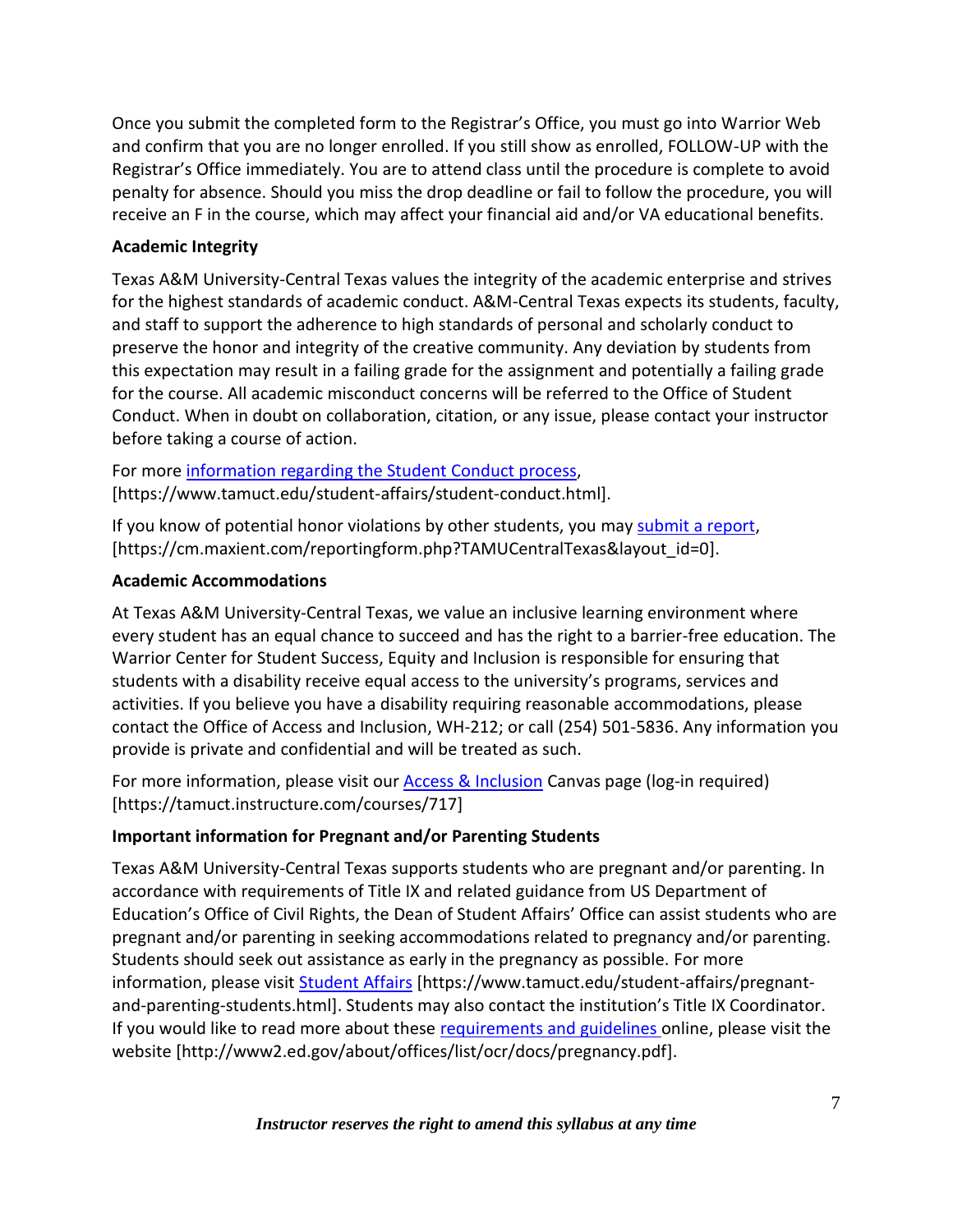Title IX of the Education Amendments Act of 1972 prohibits discrimination on the basis of sex and gender–including pregnancy, parenting, and all related conditions. A&M-Central Texas is able to provide flexible and individualized reasonable accommodation to pregnant and parenting students. All pregnant and parenting students should contact the Associate Dean in the Division of Student Affairs at (254) 501-5909 to seek out assistance. Students may also contact the University's Title IX Coordinator.

# **Tutoring**

Tutoring is available to all A&M-Central Texas students, both virtually and in-person. Student success coaching is available online upon request.

If you have a question, are interested in becoming a tutor, or in need of success coaching contact the Warrior Center for Student Success, Equity and Inclusion at (254) 501-5836, visit the Warrior Center at 212 Warrior Hall, or by emailing [WarriorCenter@tamuct.edu.](mailto:WarriorCenter@tamuct.edu)

To schedule tutoring sessions and view tutor availability, please visit Tutor [Matching](https://nam04.safelinks.protection.outlook.com/?url=http%3A%2F%2Fwww.tutormatchingservices.com%2FTAMUCT&data=04%7C01%7Clisa.bunkowski%40tamuct.edu%7C886784139069461670c308d9aa01f55e%7C9eed4e3000f744849ff193ad8005acec%7C0%7C0%7C637727747643427346%7CUnknown%7CTWFpbGZsb3d8eyJWIjoiMC4wLjAwMDAiLCJQIjoiV2luMzIiLCJBTiI6Ik1haWwiLCJXVCI6Mn0%3D%7C3000&sdata=D%2F8HN2bUT1lLPfs5qSqKYlwh8a7pZVy7isM2gppluQE%3D&reserved=0) [Services](https://nam04.safelinks.protection.outlook.com/?url=http%3A%2F%2Fwww.tutormatchingservices.com%2FTAMUCT&data=04%7C01%7Clisa.bunkowski%40tamuct.edu%7C886784139069461670c308d9aa01f55e%7C9eed4e3000f744849ff193ad8005acec%7C0%7C0%7C637727747643427346%7CUnknown%7CTWFpbGZsb3d8eyJWIjoiMC4wLjAwMDAiLCJQIjoiV2luMzIiLCJBTiI6Ik1haWwiLCJXVCI6Mn0%3D%7C3000&sdata=D%2F8HN2bUT1lLPfs5qSqKYlwh8a7pZVy7isM2gppluQE%3D&reserved=0) [https://tutormatchingservice.com/TAMUCT] or visit the Tutoring Center in 111 Warrior Hall.

Chat live with a remote tutor 24/7 for almost any subject from on your computer! Tutor.com is an online tutoring platform that enables A&M-Central Texas students to log in and receive online tutoring support at no additional cost. This tool provides tutoring in over 40 subject areas except writing support. Access Tutor.com through Canvas.

# **University Writing Center**

University Writing Center: Located in Warrior Hall 416, the University Writing Center (UWC) at Texas A&M University–Central Texas (A&M–Central Texas) is a free service open to all A&M– Central Texas students. For the Spring 2022 semester, the hours of operation are from 10:00 a.m.-5:00 p.m. Monday thru Thursday in Warrior Hall 416 (with online tutoring available every hour as well) with satellite hours available online only Monday thru Thursday from 6:00-9:00 p.m. and Saturday 12:00-3:00 p.m.

Tutors are prepared to help writers of all levels and abilities at any stage of the writing process. While tutors will not write, edit, or grade papers, they will assist students in developing more effective composing practices. By providing a practice audience for students' ideas and writing, our tutors highlight the ways in which they read and interpret students' texts, offering guidance and support throughout the various stages of the writing process. In addition, students may work independently in the UWC by checking out a laptop that runs the Microsoft Office suite and connects to WIFI, or by consulting our resources on writing, including all of the relevant style guides. Whether you need help brainstorming ideas, organizing an essay, proofreading, understanding proper citation practices, or just want a quiet place to work, the UWC is here to help!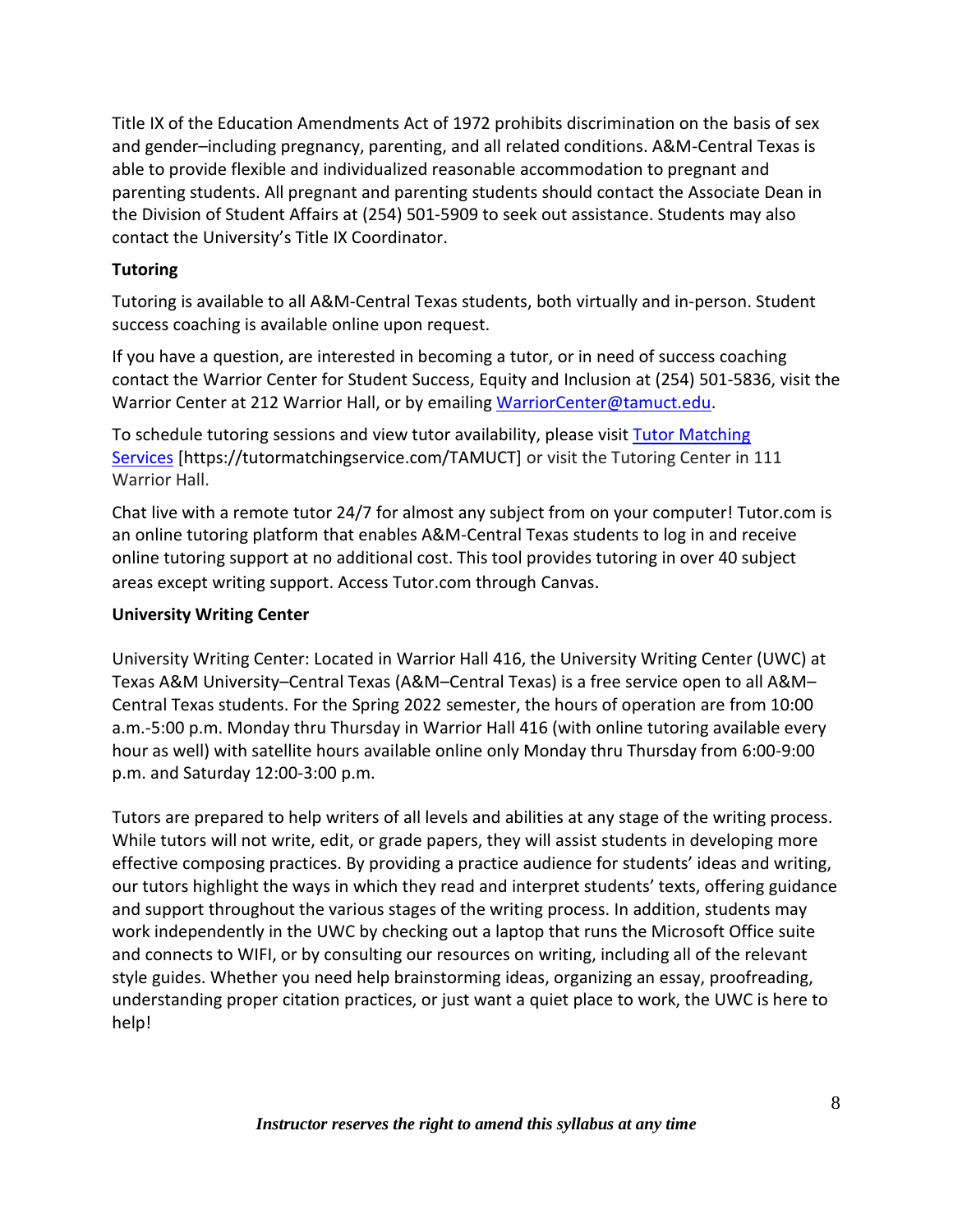Students may arrange a one-to-one session with a trained and experienced writing tutor by making an appointment via [WCOnline](https://tamuct.mywconline.com/) [https://tamuct.mywconline.com/]. In addition, you can email Dr. Bruce Bowles Jr. at bruce.bowles@tamuct.edu if you have any questions about the UWC, need any assistance with scheduling, or would like to schedule a recurring appointment with your favorite tutor by making an appointment via [WCOnline](https://tamuct.mywconline.com/)

[https://tamuct.mywconline.com/]. In addition, you can email Dr. Bruce Bowles Jr. at bruce.bowles@tamuct.edu if you have any questions about the UWC, need any assistance with scheduling, or would like to schedule a recurring appointment with your favorite tutor.

# **University Library**

The University Library provides many services in support of research across campus and at a distance. We offer over 200 electronic databases containing approximately 400,000 eBooks and 82,000 journals, in addition to the 96,000 items in our print collection, which can be mailed to students who live more than 50 miles from campus. Research guides for each subject taught at A&M-Central Texas are available through our website to help students navigate these resources. On campus, the library offers technology including cameras, laptops, microphones, webcams, and digital sound recorders.

Research assistance from a librarian is also available 24 hours a day through our online chat service, and at the reference desk when the library is open. Research sessions can be scheduled for more comprehensive assistance, and may take place virtually through WebEx, Microsoft Teams or in-person at the library. Schedule an [appointment](https://nam04.safelinks.protection.outlook.com/?url=https%3A%2F%2Ftamuct.libcal.com%2Fappointments%2F%3Fg%3D6956&data=04%7C01%7Clisa.bunkowski%40tamuct.edu%7Cde2c07d9f5804f09518008d9ab7ba6ff%7C9eed4e3000f744849ff193ad8005acec%7C0%7C0%7C637729369835011558%7CUnknown%7CTWFpbGZsb3d8eyJWIjoiMC4wLjAwMDAiLCJQIjoiV2luMzIiLCJBTiI6Ik1haWwiLCJXVCI6Mn0%3D%7C3000&sdata=KhtjgRSAw9aq%2FoBsB6wyu8b7PSuGN5EGPypzr3Ty2No%3D&reserved=0)

[here](https://nam04.safelinks.protection.outlook.com/?url=https%3A%2F%2Ftamuct.libcal.com%2Fappointments%2F%3Fg%3D6956&data=04%7C01%7Clisa.bunkowski%40tamuct.edu%7Cde2c07d9f5804f09518008d9ab7ba6ff%7C9eed4e3000f744849ff193ad8005acec%7C0%7C0%7C637729369835011558%7CUnknown%7CTWFpbGZsb3d8eyJWIjoiMC4wLjAwMDAiLCJQIjoiV2luMzIiLCJBTiI6Ik1haWwiLCJXVCI6Mn0%3D%7C3000&sdata=KhtjgRSAw9aq%2FoBsB6wyu8b7PSuGN5EGPypzr3Ty2No%3D&reserved=0) [https://tamuct.libcal.com/appointments/?g=6956]. Assistance may cover many topics, including how to find articles in peer-reviewed journals, how to cite resources, and how to piece together research for written assignments.

Our 27,000-square-foot facility on the A&M-Central Texas main campus includes student lounges, private study rooms, group work spaces, computer labs, family areas suitable for all ages, and many other features. Services such as interlibrary loan, TexShare, binding, and laminating are available. The library frequently offers workshops, tours, readings, and other events. For more information, please visit our Library [website](https://nam04.safelinks.protection.outlook.com/?url=https%3A%2F%2Ftamuct.libguides.com%2Findex&data=04%7C01%7Clisa.bunkowski%40tamuct.edu%7C7d8489e8839a4915335f08d916f067f2%7C9eed4e3000f744849ff193ad8005acec%7C0%7C0%7C637566044056484222%7CUnknown%7CTWFpbGZsb3d8eyJWIjoiMC4wLjAwMDAiLCJQIjoiV2luMzIiLCJBTiI6Ik1haWwiLCJXVCI6Mn0%3D%7C1000&sdata=2R755V6rcIyedGrd4Os5rkgn1PvhHKU3kUV1vBKiHFo%3D&reserved=0) [http://tamuct.libguides.com/index].

# **OPTIONAL POLICY STATEMENTS**

# **A Note about Sexual Violence at A&M-Central Texas**

Sexual violence is a serious safety, social justice, and public health issue. The university offers support for anyone struggling with these issues. University faculty are mandated reporters, so if someone discloses that they were sexually assaulted (or a victim of Domestic/Dating Violence or Stalking) while a student at TAMUCT, faculty members are required to inform the Title IX Office. If you want to discuss any of these issues confidentially, you can do so through Student Wellness and Counseling (254-501-5955) located on the second floor of Warrior Hall (207L).

Sexual violence can occur on our campus because predators often feel emboldened, and